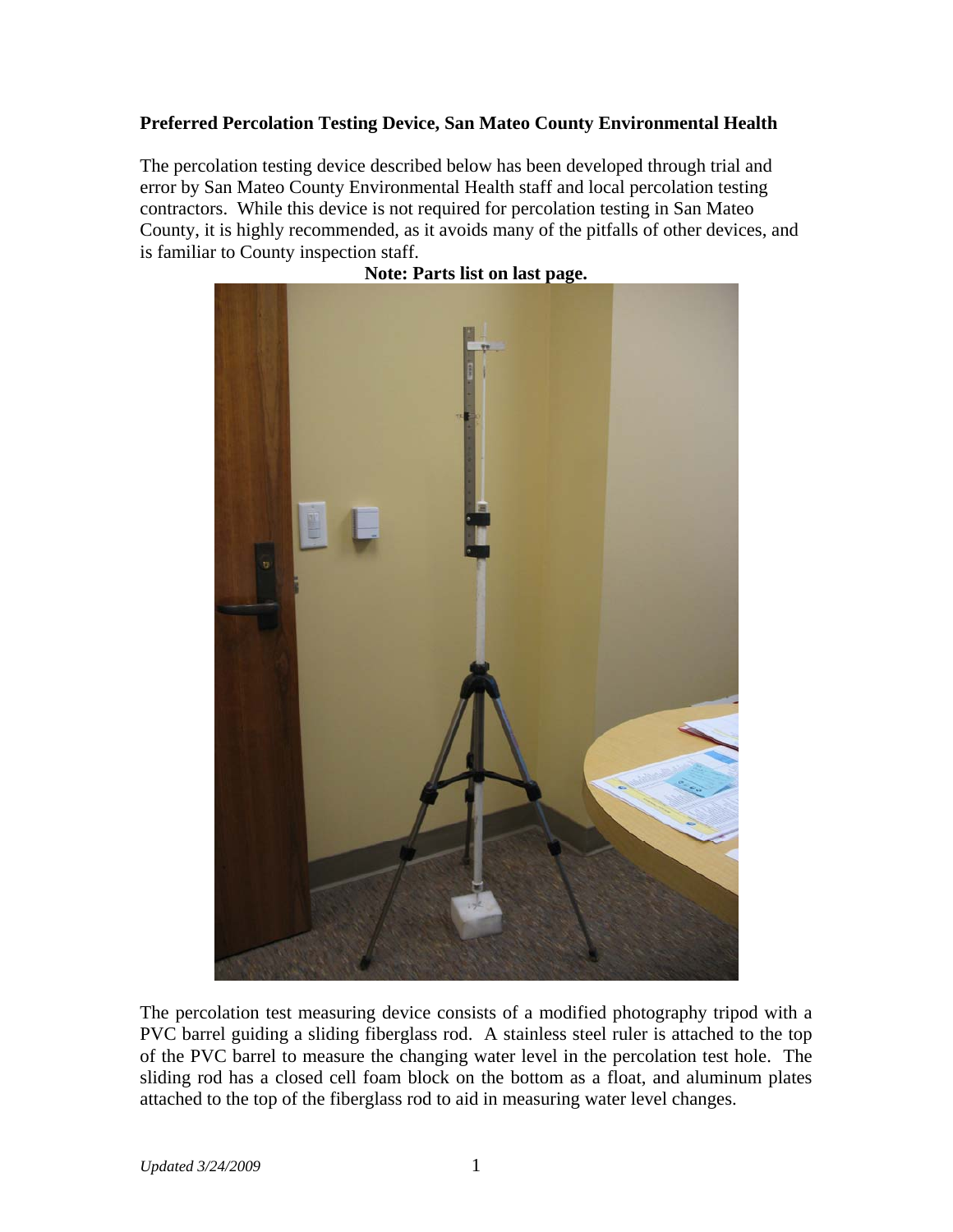

The photographic tripod (SLIK model #U2000) has the original center camera-mount barrel removed. The center hole of the tripod must then be drilled out to 7/8-inch diameter to allow the ½-inch PVC pipe to be inserted.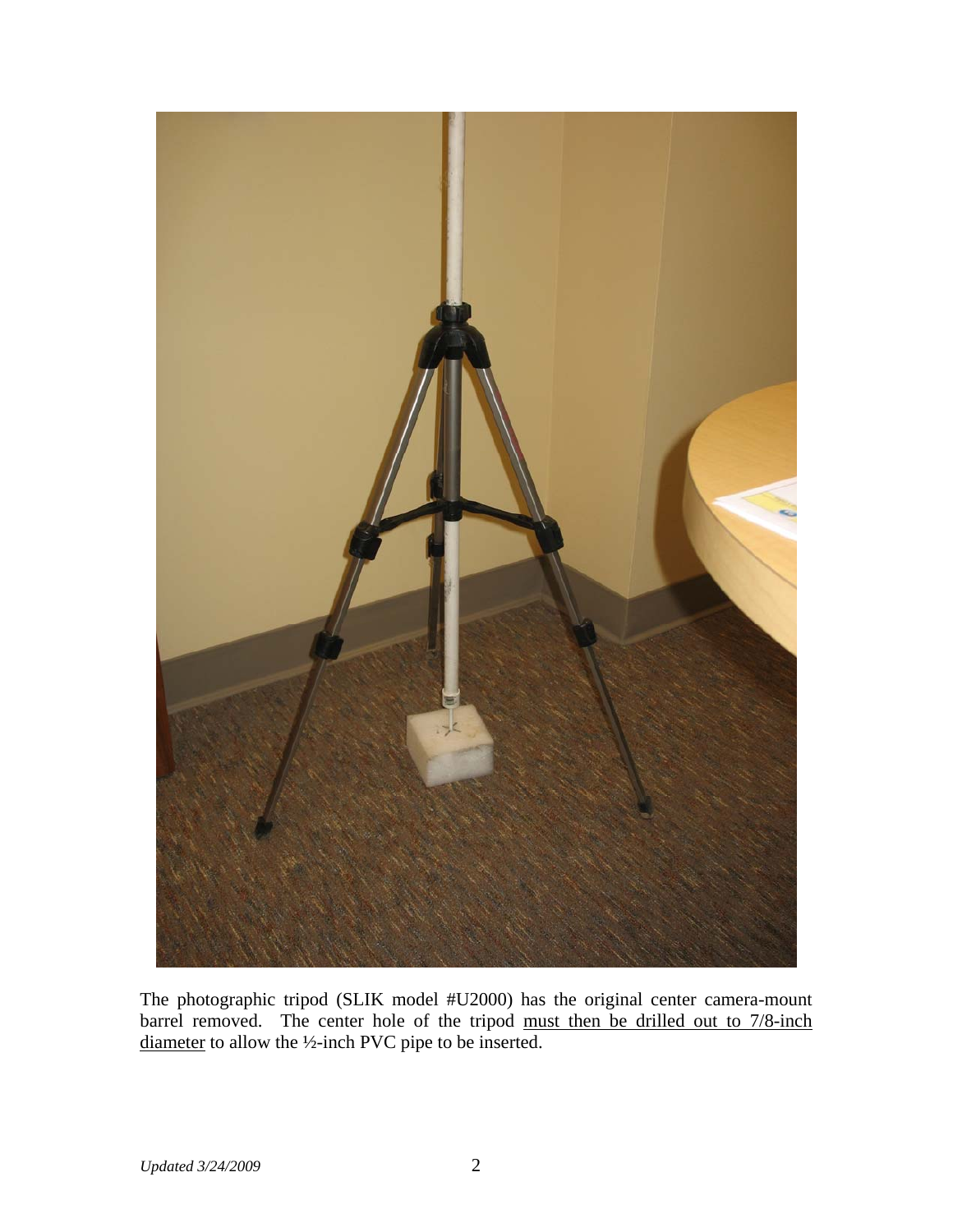

The bottom slip cap (and top slip cap) on the PVC barrel are center drilled with a 5/16-inch hole for the sliding fiberglass rod (1/4-inch diameter by at least 60 inches long). The foam block consists of closed-cell foam, cut to approximately 4-inches square by 2-inches thick (your block size may vary), with a center drilled 3/16-inch hole (only through the top half of the block) for the fiberglass rod.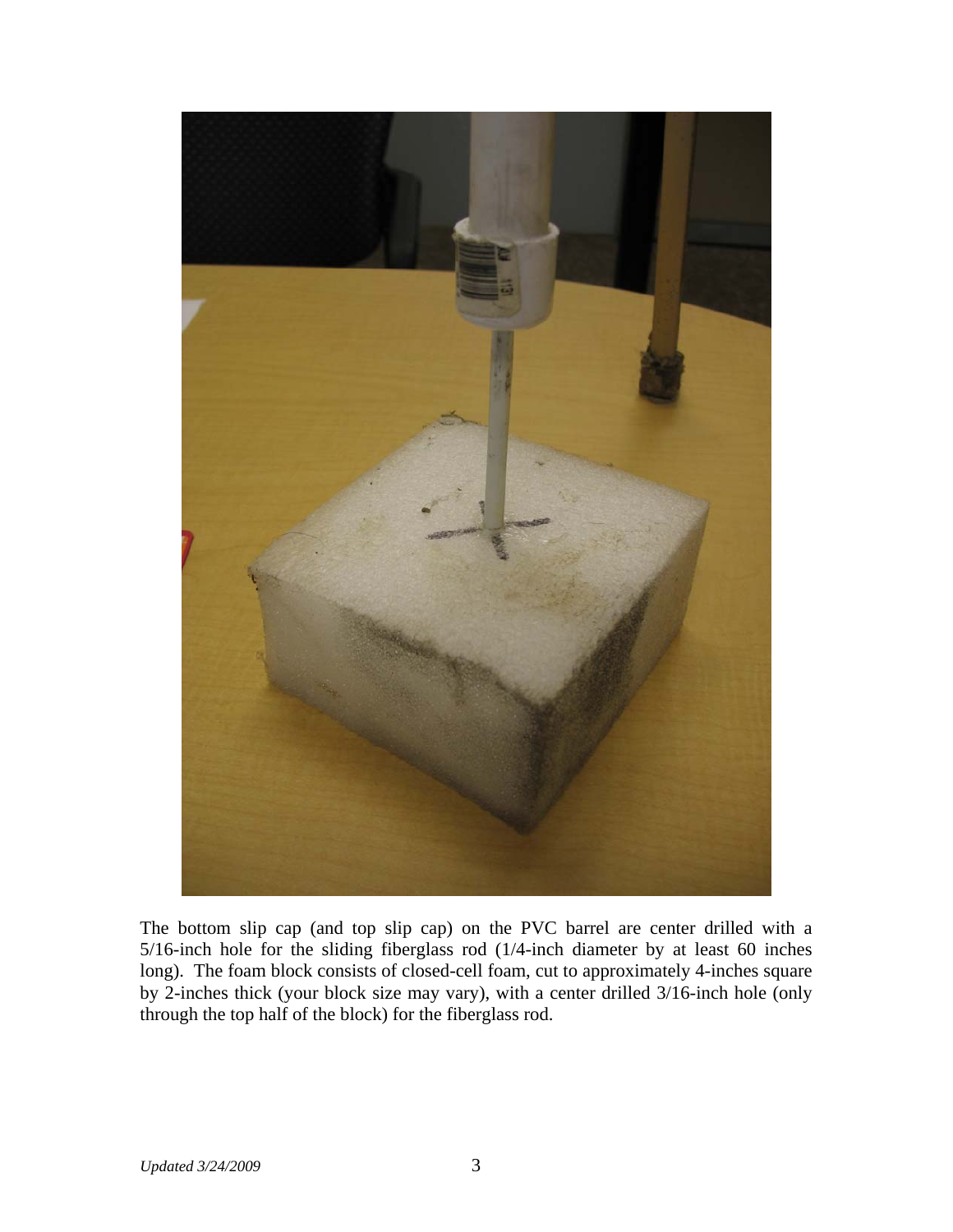

The top slip cap (and bottom slip cap) on the PVC barrel are center drilled with a 5/16 inch hole for the sliding fiberglass rod (1/4-inch diameter by at least 60 inches long). The 24-inch stainless steel ruler is fixed to the top of the PVC barrel using 7/8-inch Bimini Rail Mounts (and ¼-inch-diameter rubber hole grommets as spacers, seen in photo on right). Drill the ruler to fit the Rail Mounts.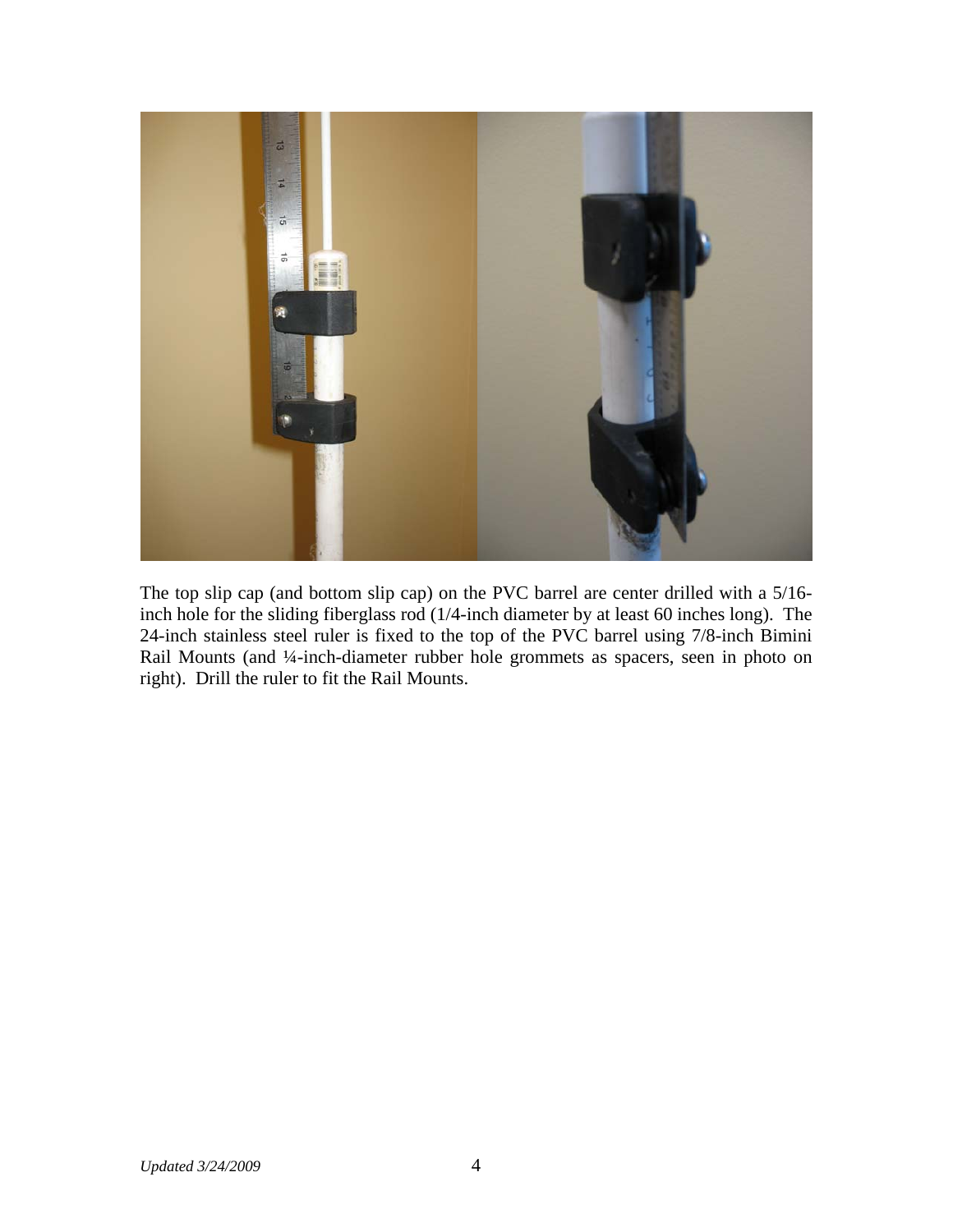

The flat aluminum bars are attached to the top of the fiberglass rod with the wire rope clip, one aluminum bar on each side of ruler. Several washers are on arms of wire rope clip, separating the two aluminum bars to allow them to slide freely along ruler as water level falls.